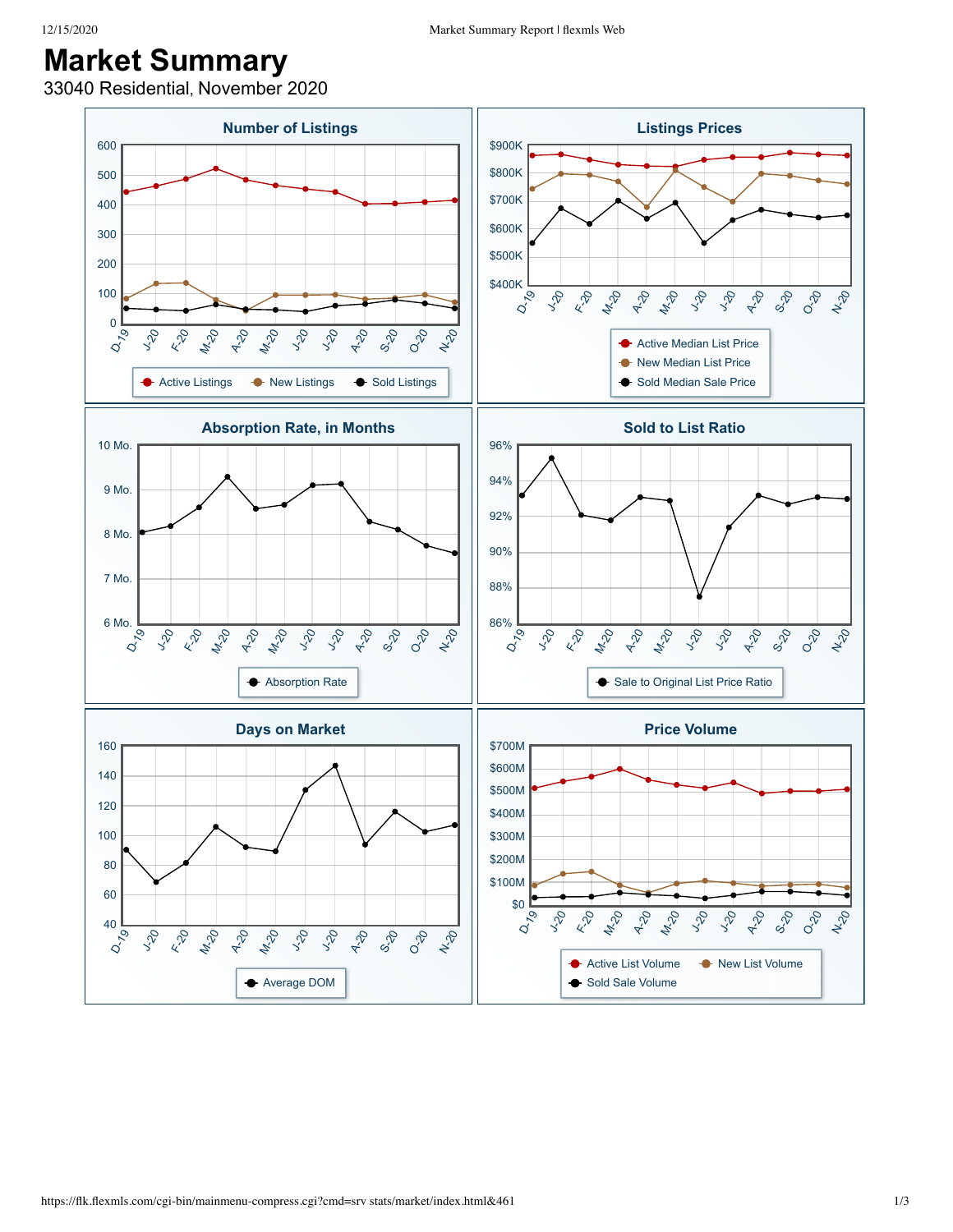| <b>Summary Statistics</b> |               |               |         |                 |                 |           |
|---------------------------|---------------|---------------|---------|-----------------|-----------------|-----------|
|                           | <b>Nov-20</b> | <b>Nov-19</b> | $%$ Chg | <b>2020 YTD</b> | <b>2019 YTD</b> | % Chg $ $ |
| Absorption Rate           | 7.58          | 7.86          | $-3.56$ | 8.48            | 8.35            | 1.56      |
| Average List Price        | \$1,231,072   | \$1.173.894   | 4.87    | \$1,088,063     | \$1,071,843     | 1.51 l    |
| Median List Price         | \$865,000     | \$869,000     | $-0.46$ | \$796.750       | \$745.000       | 6.95      |
| Average Sale Price        | \$837.952     | \$856,005     | $-2.11$ | \$820.388       | \$814.330       | 0.74      |
| Median Sale Price         | \$650,000     | \$671.250     | $-3.17$ | \$650,000       | \$615,000       | 5.69      |
| Average DOM               | 107           | 91            | 17.58   | 104             | 105             | $-0.95$   |
| Median DOM                | 92            | 57            | 61.40   | 74              | 69              | 7.25      |

| <b>Sold Listings</b> |                |                         |          |                |                     |          | <b>Pending Listings</b> |      |                         |          |      |                         |          |
|----------------------|----------------|-------------------------|----------|----------------|---------------------|----------|-------------------------|------|-------------------------|----------|------|-------------------------|----------|
|                      |                | <b>This Month</b>       |          |                | <b>Year to Date</b> |          |                         |      | <b>This Month</b>       |          |      | <b>Year to Date</b>     |          |
|                      | 2020           | 2019                    | % Chg    | 2020           | 2019                | % Chg    |                         | 2020 | 2019                    | % Chg    | 2020 | 2019                    | % Chg    |
| 0-99,999             | 0              | 0                       | 0.0      | 1              | 0                   | N/A      | 0-99,999                | 0    | 0                       | 0.0      | 0    | 0                       | 0.0      |
| 100,000-149,999      | Ō              | 0                       | 0.0      | 4              | 6                   | $-33.3$  | 100,000-149,999         | 0    | 0                       | 0.0      | 1    | $\overline{4}$          | $-75.0$  |
| 150,000-199,999      | 1              | 0                       | N/A      | 9              | 15                  | $-40.0$  | 150,000-199,999         | 0    | 0                       | 0.0      | 10   | 10                      | 0.0      |
| 200,000-249,999      | 1              | 4                       | $-75.0$  | 14             | 17                  | $-17.6$  | 200,000-249,999         | 0    | $\overline{c}$          | $-100.0$ | 11   | 17                      | $-35.3$  |
| 250,000-299,999      | $\overline{c}$ | $\mathbf{0}$            | N/A      | 17             | 13                  | 30.8     | 250,000-299,999         | 1    | $\overline{2}$          | $-50.0$  | 17   | 17                      | 0.0      |
| 300,000-349,999      | 1              | $\mathbf{0}$            | N/A      | 12             | 11                  | 9.1      | 300,000-349,999         | 4    | $\Omega$                | N/A      | 11   | $\overline{7}$          | 57.1     |
| 350,000-399,999      | 2              | 1                       | 100.0    | 36             | 35                  | 2.9      | 350,000-399,999         | 0    | 1                       | $-100.0$ | 25   | 36                      | $-30.6$  |
| 400,000-449,999      | 3              | 3                       | 0.0      | 39             | 58                  | $-32.8$  | 400,000-449,999         | 4    | 3                       | 33.3     | 45   | 53                      | $-15.1$  |
| 450,000-499,999      | 1              | $\overline{2}$          | $-50.0$  | 40             | 46                  | $-13.0$  | 450,000-499,999         | 0    | 3                       | $-100.0$ | 35   | 52                      | $-32.7$  |
| 500,000-549,999      | $\overline{7}$ | $\overline{\mathbf{4}}$ | 75.0     | 52             | 52                  | 0.0      | 500,000-549,999         | 1    | $\overline{\mathbf{4}}$ | $-75.0$  | 41   | 41                      | 0.0      |
| 550,000-599,999      | 4              | 4                       | 0.0      | 41             | 49                  | $-16.3$  | 550,000-599,999         | 3    | 6                       | $-50.0$  | 46   | 59                      | $-22.0$  |
| 600,000-649,999      | 3              | 3                       | 0.0      | 36             | 42                  | $-14.3$  | 600,000-649,999         | 2    | 2                       | 0.0      | 29   | 36                      | $-19.4$  |
| 650,000-699,999      | 3              | 4                       | $-25.0$  | 45             | 39                  | 15.4     | 650,000-699,999         | 4    | 3                       | 33.3     | 52   | 43                      | 20.9     |
| 700,000-749,999      | 1              | 1                       | 0.0      | 31             | 24                  | 29.2     | 700,000-749,999         | 0    | 3                       | $-100.0$ | 21   | 24                      | $-12.5$  |
| 750,000-799,999      | 1              | $\mathbf{1}$            | 0.0      | 15             | 20                  | $-25.0$  | 750,000-799,999         | 1    | $\overline{c}$          | $-50.0$  | 29   | 25                      | 16.0     |
| 800,000-849,999      | 2              | 3                       | $-33.3$  | 27             | 16                  | 68.8     | 800,000-849,999         | 1    | 1                       | 0.0      | 18   | 12                      | 50.0     |
| 850,000-899,999      | 0              | 3                       | $-100.0$ | 23             | 24                  | $-4.2$   | 850,000-899,999         | 2    | 6                       | $-66.7$  | 33   | 28                      | 17.9     |
| 900,000-949,999      | 3              | $\overline{2}$          | 50.0     | 19             | 21                  | $-9.5$   | 900,000-949,999         | 0    | 0                       | 0.0      | 5    | 14                      | $-64.3$  |
| 950,000-999,999      | 3              | $\Omega$                | N/A      | 14             | 13                  | 7.7      | 950,000-999,999         | 2    | $\mathbf{1}$            | 100.0    | 29   | 24                      | 20.8     |
| 1,000,000-1,099,999  | 5              | 0                       | N/A      | 24             | 8                   | 200.0    | 1,000,000-1,099,999     | 3    | 0                       | N/A      | 14   | $\overline{7}$          | 100.0    |
| 1,100,000-1,199,999  | 1              | 3                       | $-66.7$  | 16             | 21                  | $-23.8$  | 1,100,000-1,199,999     | 0    | 3                       | $-100.0$ | 20   | 19                      | 5.3      |
| 1,200,000-1,299,999  | 0              | $\overline{2}$          | $-100.0$ | 19             | 22                  | $-13.6$  | 1,200,000-1,299,999     | 1    | 1                       | 0.0      | 20   | 19                      | 5.3      |
| 1,300,000-1,399,999  | 1              | 1                       | 0.0      | 10             | 10                  | 0.0      | 1,300,000-1,399,999     | 0    | 4                       | $-100.0$ | 11   | 16                      | $-31.2$  |
| 1,400,000-1,499,999  | 2              | 1                       | 100.0    | 12             | 5                   | 140.0    | 1,400,000-1,499,999     | 0    | $\Omega$                | 0.0      | 10   | $\overline{\mathbf{c}}$ | 400.0    |
| 1,500,000-1,599,999  | 0              | 1                       | $-100.0$ | 6              | $\overline{7}$      | $-14.3$  | 1,500,000-1,599,999     | 0    | 0                       | 0.0      | 11   | 9                       | 22.2     |
| 1,600,000-1,699,999  | 0              | 0                       | 0.0      | 6              | 3                   | 100.0    | 1,600,000-1,699,999     | 0    | 1                       | $-100.0$ | 3    | 5                       | $-40.0$  |
| 1,700,000-1,799,999  | 1              | 0                       | N/A      | 8              | 6                   | 33.3     | 1,700,000-1,799,999     | 0    | 0                       | 0.0      | 4    | 6                       | $-33.3$  |
| 1,800,000-1,899,999  | 0              | $\mathbf{1}$            | $-100.0$ | 3              | 5                   | $-40.0$  | 1,800,000-1,899,999     | 0    | 0                       | 0.0      | 8    | 1                       | 700.0    |
| 1,900,000-1,999,999  | 0              | $\mathbf{0}$            | 0.0      | 4              | $\overline{7}$      | $-42.9$  | 1,900,000-1,999,999     | 0    | 1                       | $-100.0$ | 7    | 8                       | $-12.5$  |
| 2,000,000-2,249,999  | 0              | $\mathbf{0}$            | 0.0      | 8              | 10                  | $-20.0$  | 2,000,000-2,249,999     | 0    | 0                       | 0.0      | 1    | $\overline{7}$          | $-85.7$  |
| 2,250,000-2,499,999  | 1              | 1                       | 0.0      | 8              | 8                   | 0.0      | 2,250,000-2,499,999     | 1    | 1                       | 0.0      | 11   | $\overline{7}$          | 57.1     |
| 2,500,000-2,749,999  | 1              | 0                       | N/A      | 4              | 3                   | 33.3     | 2,500,000-2,749,999     | 0    | 0                       | 0.0      | 4    | 5                       | $-20.0$  |
| 2,750,000-2,999,999  | 0              | 0                       | 0.0      | 1              | 0                   | N/A      | 2,750,000-2,999,999     | 0    | 0                       | 0.0      | 6    | $\overline{c}$          | 200.0    |
| 3,000,000-3,249,999  | 1              | 0                       | N/A      | 3              | 3                   | 0.0      | 3,000,000-3,249,999     | 0    | 0                       | 0.0      | 0    | 0                       | 0.0      |
| 3,250,000-3,499,999  | 0              | $\mathbf{0}$            | 0.0      | $\overline{2}$ | 3                   | $-33.3$  | 3,250,000-3,499,999     | 1    | 0                       | N/A      | 5    | 5                       | 0.0      |
| 3,500,000-3,749,999  | 0              | 0                       | 0.0      | 0              | $\mathbf{1}$        | $-100.0$ | 3,500,000-3,749,999     | 0    | 0                       | 0.0      | 0    | $\overline{c}$          | $-100.0$ |
| 3,750,000-3,999,999  | 0              | 0                       | 0.0      | 0              | 0                   | 0.0      | 3,750,000-3,999,999     | 0    | 0                       | 0.0      | 0    | 0                       | 0.0      |
| 4,000,000-4,249,999  | 0              | 0                       | 0.0      | 1              | 0                   | N/A      | 4,000,000-4,249,999     | 0    | 0                       | 0.0      | 0    | 0                       | 0.0      |
| 4,250,000-4,499,999  | 0              | $\mathbf{0}$            | 0.0      | 0              | $\overline{2}$      | $-100.0$ | 4,250,000-4,499,999     | 0    | 0                       | 0.0      | 1    | $\mathbf{1}$            | 0.0      |
| 4,500,000-4,749,999  | 0              | $\mathbf{1}$            | $-100.0$ | 1              | $\mathbf{1}$        | 0.0      | 4,500,000-4,749,999     | 0    | 1                       | $-100.0$ | 0    | $\overline{2}$          | $-100.0$ |
| 4,750,000-4,999,999  | 0              | 0                       | 0.0      | 0              | $\mathbf{1}$        | $-100.0$ | 4,750,000-4,999,999     | 0    | 0                       | 0.0      | 0    | 1                       | $-100.0$ |
| $5,000,000+$         | 0              | 0                       | 0.0      | 2              | $\overline{c}$      | 0.0      | 5,000,000+              | 0    | 0                       | 0.0      | 3    | 2                       | 50.0     |
| Totals               | 51             | 46                      | 10.9     | 613            | 629                 | $-2.5$   | <b>Totals</b>           | 31   | 51                      | $-39.2$  | 597  | 628                     | $-4.9$   |
|                      |                |                         |          |                |                     |          |                         |      |                         |          |      |                         |          |